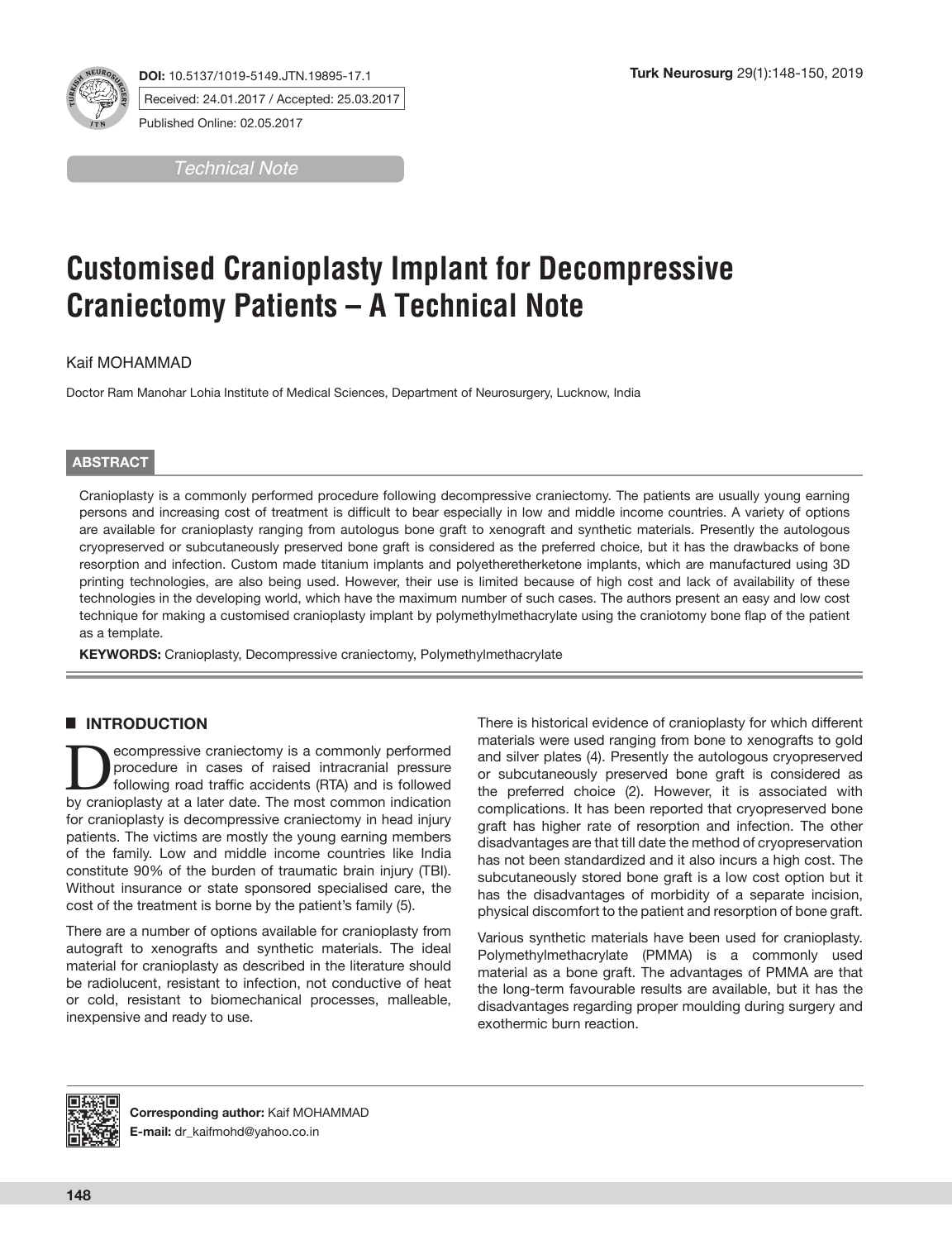To overcome the disadvantages of intraoperative accurate moulding, custom made titanium implants (1) and polyetheretherketone (PEEK) implants, which are manufactured using 3D printing technologies (3), are being used. However, their use is limited because of high cost and lack of availability in the developing world, which have the maximum number of such cases.

## █ **TECHNIQUE FOR MAKING OF CUSTOMISED CRANIOPLASTY IMPLANT**

In order to overcome the shortcomings of high cost and difficulty of intraoperative moulding, the authors used the bone flap of the patient harvested during the decompressive craniectomy as a template. This bone flap was used as a template to construct a C-silicone mould. This C-silicone mould was used to construct the bone flap for cranioplasty



**Figure 1:** Customised PMMA cranioplasty implant.



**Figure 2:** Cranioplasty implant fixed in situ.

by slowly packing it with PMMA. This resulted in the creation of a PMMA duplicate to be used as a cranioplasty implant. Approximately 40 minutes after packing the C-silicone mould with PMMA, the PMMA cranioplasty implant was removed from the C-Silicone. Now the sharp margins of the PMMA duplicate were trimmed and multiple small burr holes were created to avoid any collection beneath the implant postoperatively. The ethylene oxide sterilization method was used to sterilize the implant (Figure 1).

#### █ **TECHNIQUE FOR IMPLANTING THE CUSTOMISED CRANIOPLASTY IMPLANT**

Preoperative examination was done to exclude hydrocephalus by looking for any bulge at the operation site and a fresh computed tomography (CT) scan was done. The patient was taken up under general anaesthesia and positioned in desired position. The skin was infiltrated with diluted adrenaline solution (1:800000) to avoid excessive bleeding. The skin was carefully dissected from the underlying tissue to avoid arachnoid breach and cerebrospinal fluid (CSF) leak. If any breach occurred, it was repaired using 4-0 poly-propylene suture. The bone defect was defined and its entire margin cleared of the adhesions. Now the customised PMMA implant was taken and fixed to the defect using titanium screws and plate (Figure 2). Haemostasis was secured and the wound was thoroughly washed with normal saline. The skin was closed in the standard manner, and a subgaleal drain, which was removed after 24 hours, was inserted.

# █ **ADVANTAGES**

The advantages of this procedure are that we get an exact replica of the craniectomy bone defect so it has a better cosmetic result. Secondly the injury due to exothermic reaction during intraoperative moulding of bone flap is avoided in this procedure. The most important advantage is of cost reduction. Similar customised implants of PEEK and titanium are available, but their costs are very high in comparison to this implant which costs approximately 75 USD.

# █ **CONCLUSION**

Customised cranioplasty implants are efficient means for cranioplasty. 3D printing and customised titanium implants for cranioplasty are being used, but their use is limited due to its high cost and lack of availability in the developing countries. PMMA, which is a widely used material for cranioplasty, has proven long-term safety results. This method uses the native craniotomy bone as a mould, has the advantage of low cost, established safety of PMMA, ease of availability of material, no dependence on high end technology and good cosmetic results.

## █ **REFERENCES**

1. Höhne J, Brawanski A, Gassner HG, Schebesch KM: Feasibility of the custom-made titanium cranioplasty CRANIOTOP®. Surg Neurol Int 4: 88, 2013